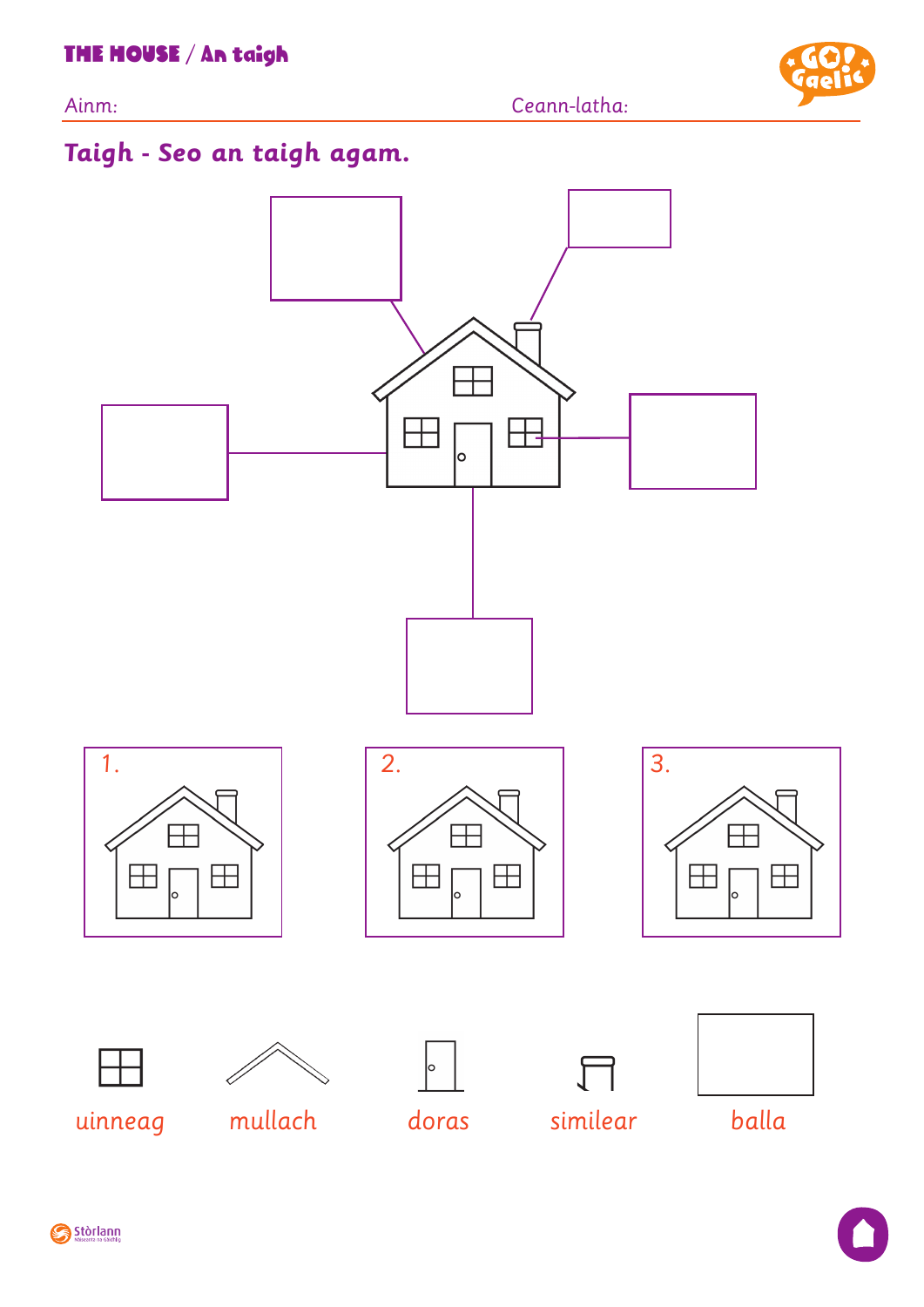Ainm: Ceann-latha:



# **Aig an taigh**

**Dèan dealbhan agus sgrìobh.** (Draw and label.)

| taigh      | house        | cidsin     | kitchen       |
|------------|--------------|------------|---------------|
| doras      | door         | rùm-cadail | bedroom       |
| uinneag/an | window/s     | taigh-beag | toilet        |
| balla      | wall         | trannsa    | hall/corridor |
| mullach    | roof         | cucair     | cooker        |
| similar    | chimney      | leabaidh   | bed           |
| garaids    | garage       | preasa     | cupboard      |
| feansa     | fence        | solas      | light         |
| geata      | gate         | sèithear   | chair         |
| seòmar/rùm | room         | bòrd       | table         |
| rùm-suidhe | sitting room | teine      | fire          |
| rùm-bìdh   | dining room  | staidhre   | stair         |



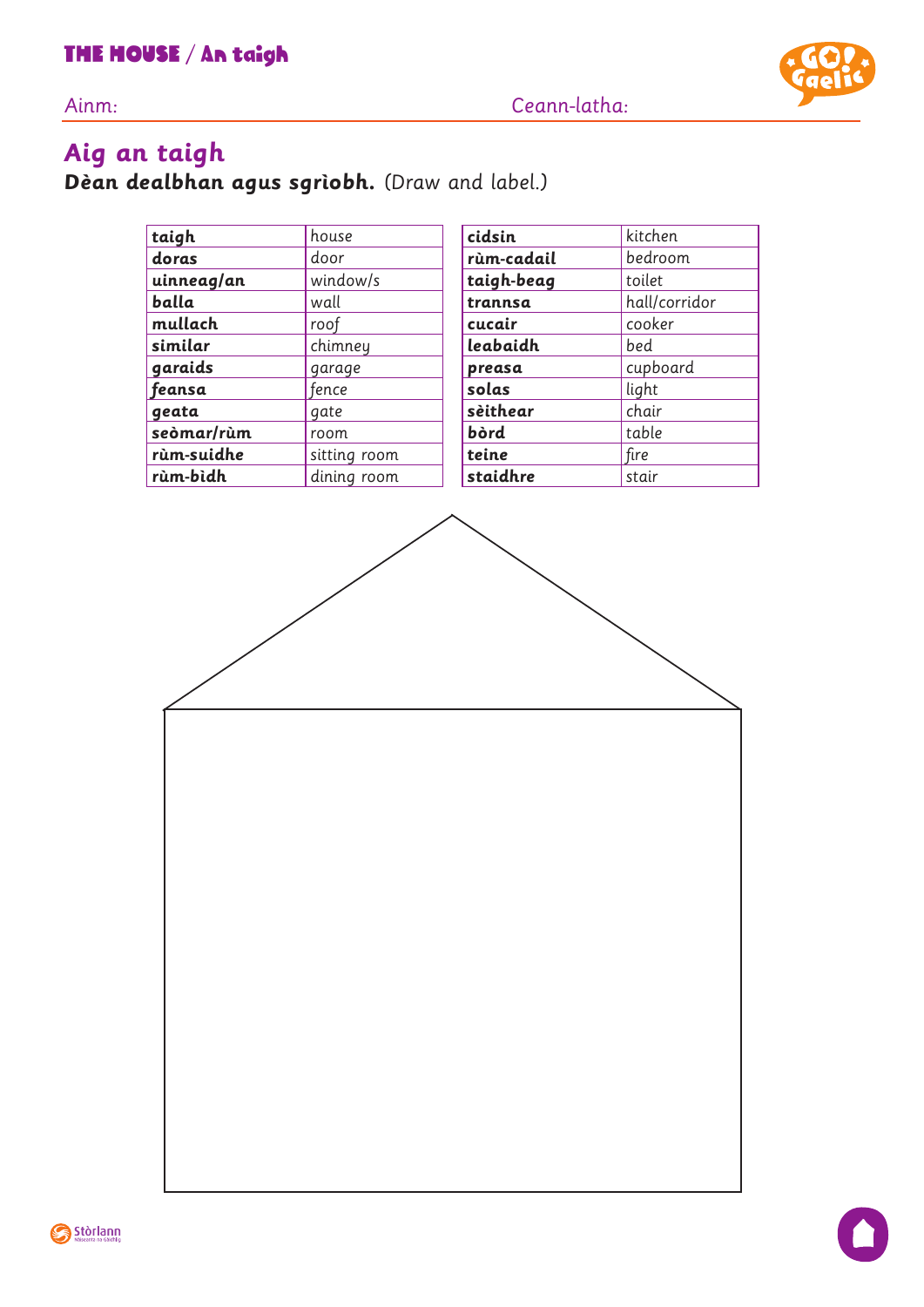

# **Dèan dealbh**

- **1. Dèan taigh mòr.**
- **2. Cuir còig uinneagan air.**
- **3. Cuir doras gorm air.**
- **4. Cuir mullach dearg air.**
- **5. Cuir dà shimilear air.**
- **6. Cuir gàrradh mòr aig an taigh.**
- **7. Cuir càr beag buidhe aig an taigh.**

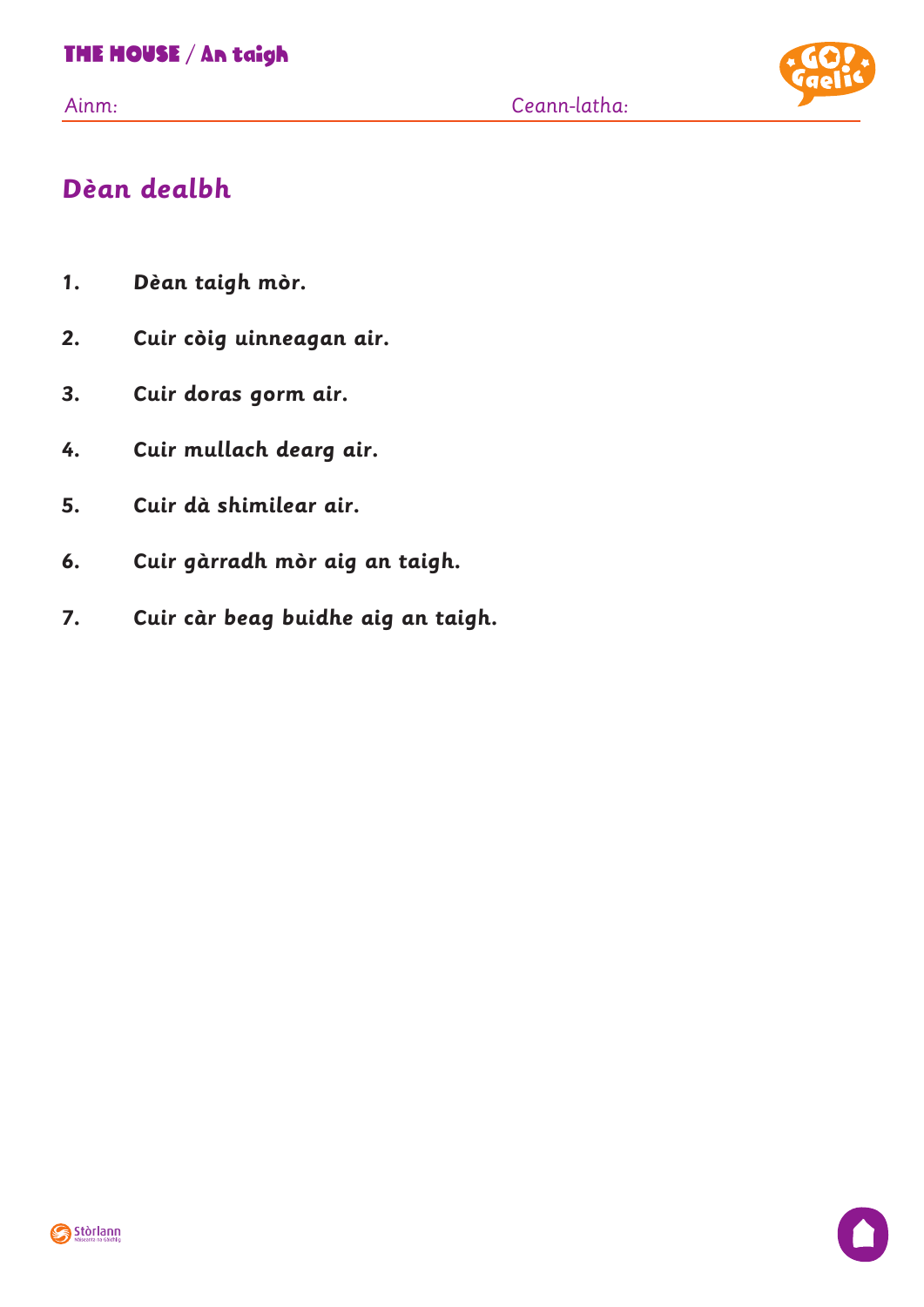

















uinneag mullach



 $\mathcal{F}$ doras similear



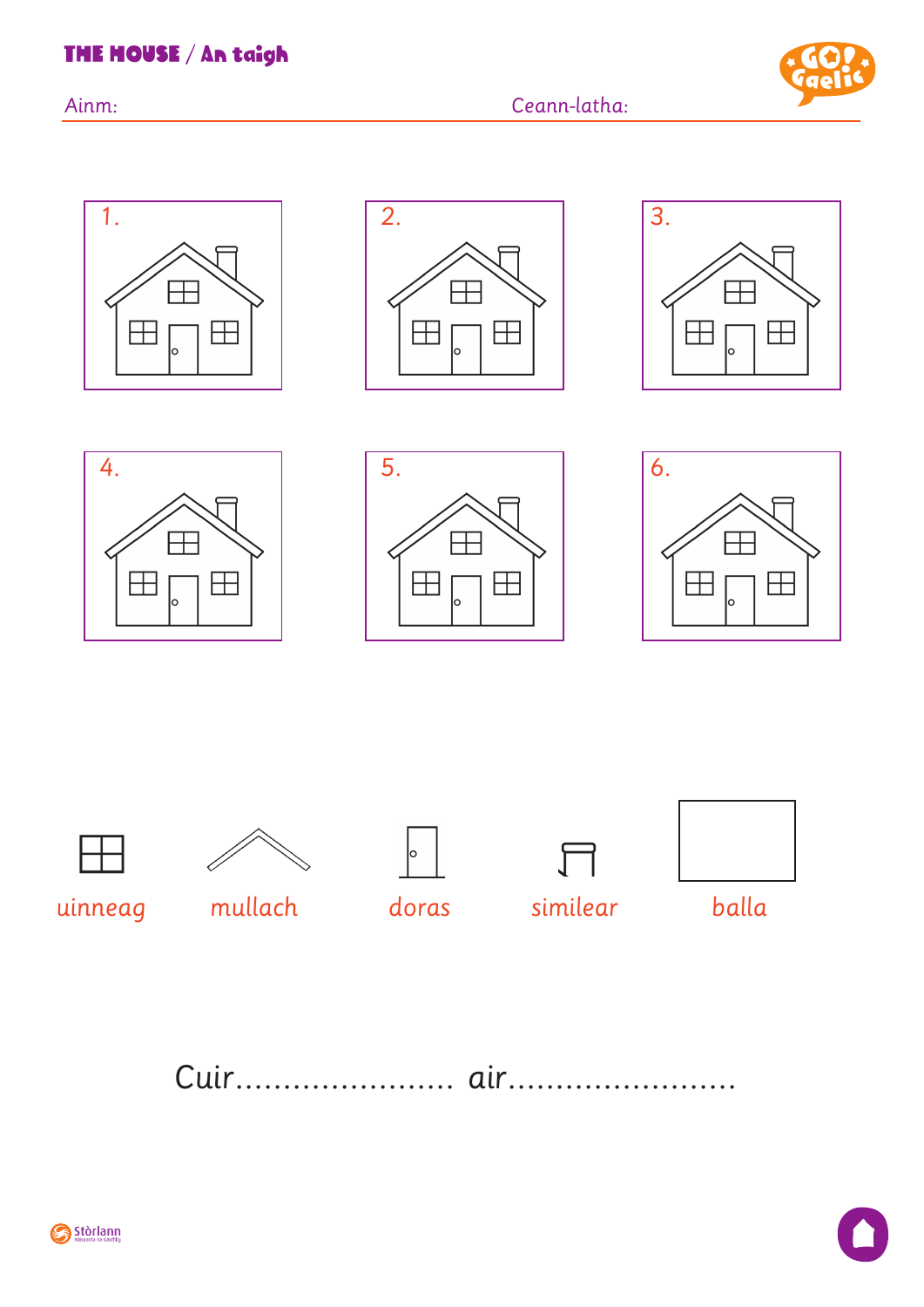### THE HOUSE / An taigh







**Dealbh a h-aon:-** Cuir donn air an doras. Cuir dearg air an t-similear. Cuir buidhe air dà uinneag. Cuir mullach dearg air. Cuir dath glas air a' bhalla.



**Dealbh a dhà:-** Cuir dearg air an doras. Cuir gorm air an t-similear. Cuir donn air uinneag sam bith. Cuir mullach dearg air. Cuir dath buidhe air a' bhalla.



**Dealbh a trì:-** Cuir gorm air an doras. Cuir dubh air an t-similear. Cuir orains air uinneag. Cuir mullach donn air. Cuir dath buidhe air a' bhalla.



**Dealbh a h-aon:-** Cuir buidhe air an doras. Cuir orains air an t-similear. Cuir pinc air dà uinneag. Cuir mullach dearg air. Cuir dath uaine air a' bhalla.



**Dealbh a dhà:-** Cuir dubh air an doras. Cuir uaine air an t-similear. Cuir buidhe air uinneag. Cuir mullach donn air. Cuir dath pinc air a' bhalla.



**Dealbh a trì:-** Cuir purpaidh air an doras. Cuir donn air an t-similear. Cuir liath air uinneag. Cuir mullach dearg air. Cuir dath glas air a' bhalla.